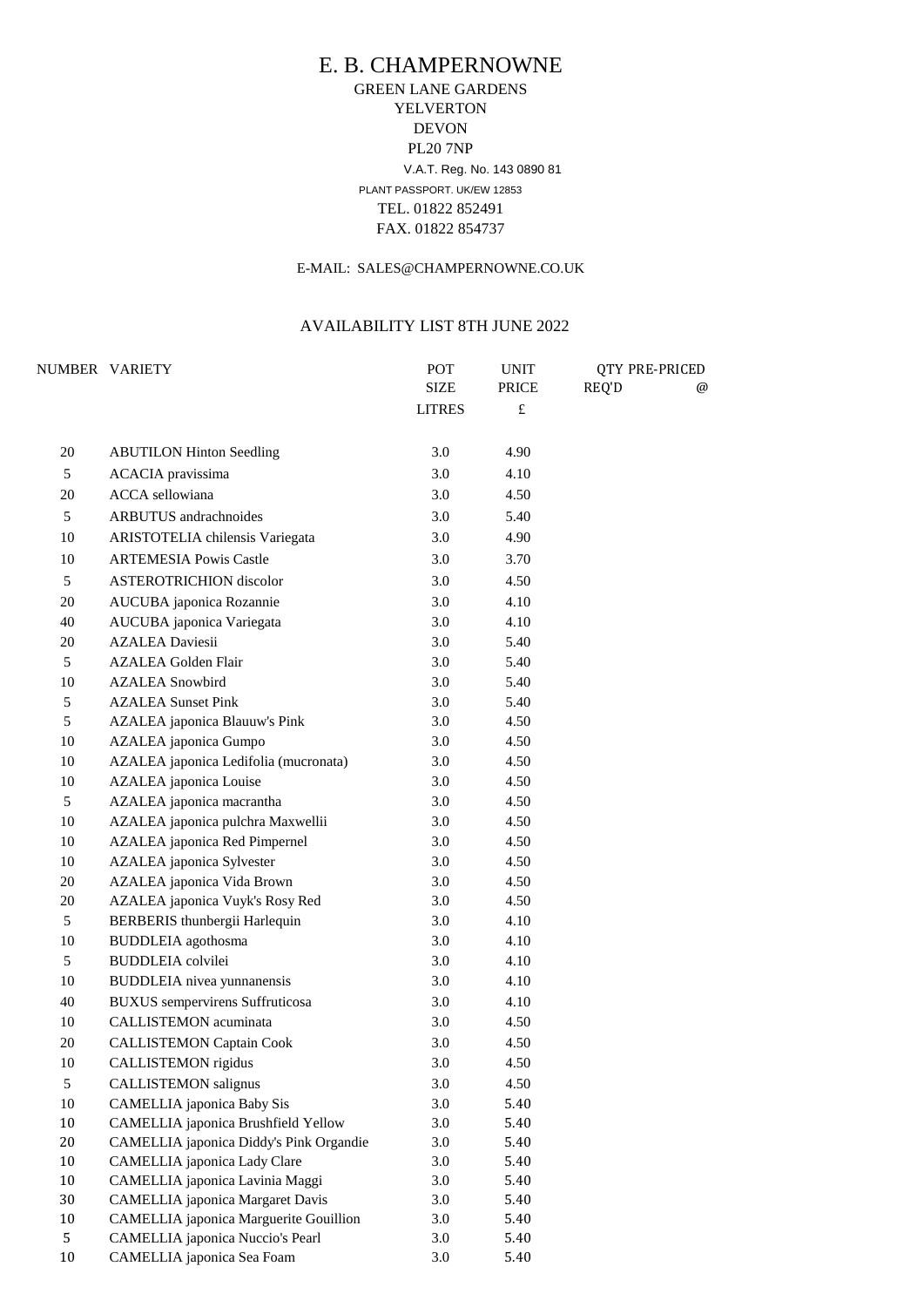| 30 | <b>CAMELLIA</b> japonica Silver Ruffles     | 3.0 | 5.40 |
|----|---------------------------------------------|-----|------|
| 20 | <b>CAMELLIA</b> japonica Tammia             | 3.0 | 5.40 |
| 10 | <b>CAMELLIA</b> japonica Tom Thumb          | 3.0 | 5.40 |
| 5  | <b>CAMELLIA x reticulata Leonard Messel</b> | 3.0 | 5.40 |
| 10 | <b>CAMELLIA x saluensis Cornish Snow</b>    | 3.0 | 5.40 |
| 10 | CAMELLIA x williamsii Mary Christian        | 3.0 | 5.40 |
| 20 | <b>CARMICHAELIA</b> australis               | 3.0 | 4.50 |
| 20 | CASSIA obtusa                               | 3.0 | 4.90 |
| 20 | <b>CASSINIA</b> vauvilliersii               | 3.0 | 4.50 |
| 15 | <b>CEANOTHUS Italian Skies</b>              | 3.0 | 4.10 |
| 5  | <b>CEANOTHUS Puget Blue</b>                 | 3.0 | 4.10 |
| 20 | <b>CEANOTHUS Skylark</b>                    | 3.0 | 4.10 |
| 10 | <b>CHAENOMELES</b> nivalis                  | 3.0 | 4.10 |
| 20 |                                             | 3.0 | 4.90 |
| 5  | <b>CHAMAEDAPHNE</b> calyculata Nana         |     |      |
|    | <b>CHOISYA</b> arizonica Aztec Pearl        | 3.0 | 4.10 |
| 20 | <b>CHOISYA</b> ternata                      | 3.0 | 4.10 |
| 10 | <b>CHOISYA</b> ternata Sundance             | 3.0 | 4.10 |
| 10 | <b>CISTUS Anne Palmer</b>                   | 3.0 | 3.90 |
| 20 | <b>CISTUS Jenkyn Place</b>                  | 3.0 | 3.90 |
| 5  | <b>CISTUS</b> monspeliensis                 | 3.0 | 3.90 |
| 20 | <b>CISTUS</b> x Purpureus                   | 3.0 | 3.90 |
| 10 | <b>CISTUS Silver Pink</b>                   | 3.0 | 3.90 |
| 30 | <b>CLETHRA</b> alnifolia                    | 3.0 | 4.10 |
| 10 | COLQUHOUNIA coccinea vestita                | 3.0 | 4.10 |
| 5  | <b>CONVOLVULUS</b> cneorum                  | 3.0 | 4.10 |
| 20 | CORNUS alba spaethii                        | 3.0 | 4.10 |
| 10 | <b>CORNUS</b> canadensis                    | 3.0 | 4.10 |
| 10 | <b>CORNUS</b> kelseyii                      | 3.0 | 4.10 |
| 10 | <b>CORNUS Norman Haddon</b>                 | 3.0 | 5.40 |
| 40 |                                             | 3.0 | 4.50 |
|    | <b>COROKIA</b> virgata                      |     |      |
| 50 | <b>COROKIA</b> virgata Frosted Chocolate    | 3.0 | 4.50 |
| 30 | <b>COROKIA</b> virgata Pink Delight         | 3.0 | 4.50 |
| 10 | <b>COROKIA</b> virgata Red Wonder           | 3.0 | 4.50 |
| 50 | <b>COROKIA</b> virgata Sunsplash            | 3.0 | 4.50 |
| 30 | <b>COTONEASTER</b> conspicuus               | 3.0 | 3.70 |
| 10 | <b>COTONEASTER Donard Gem</b>               | 3.0 | 3.70 |
| 30 | <b>COTONEASTER</b> horizantalis             | 3.0 | 3.70 |
| 10 | <b>COTONEASTER Queen of Carpets</b>         | 3.0 | 3.70 |
| 5  | <b>CYATHODES</b> colensoi                   | 2.0 | 4.50 |
| 20 | <b>DRIMYS</b> aromatica                     | 3.0 | 4.50 |
|    |                                             |     |      |
| 20 | ELAEAGNUS x ebbingei                        | 3.0 | 4.10 |
| 50 | <b>ENKIANTHUS</b> campanulatus              | 3.0 | 4.90 |
| 20 | <b>ESCALLONIA</b> Iveyii                    | 3.0 | 3.90 |
| 10 | <b>ESCALLONIA</b> macrantha                 | 3.0 | 3.90 |
| 30 | <b>EUONYMUS Coral Charm</b>                 | 3.0 | 3.70 |
| 5  | <b>EUONYMUS</b> lucidus                     | 3.0 | 4.10 |
| 30 | <b>FOTHERGILLA Blue Mist</b>                | 3.0 | 5.40 |
| 10 | <b>FUCHSIA Madame Cornellisen</b>           | 3.0 | 3.70 |
| 5  | <b>FUCHSIA Mrs Popple</b>                   | 3.0 | 3.70 |
| 10 | <b>GARRYA</b> elliptica James Roof          | 3.0 | 5.40 |
| 30 |                                             | 3.0 | 4.50 |
|    | <b>GAULTHERIA Signal</b>                    |     |      |
| 10 | GAULTHERIA Thymifolia                       | 3.0 | 4.50 |
| 5  | <b>GREVILLEA Canberra Gem</b>               | 3.0 | 4.50 |
| 20 | GREVILLEA miqueliana moroka                 | 3.0 | 4.50 |
| 20 | <b>GREVILLEA Olympic Fire</b>               | 3.0 | 4.50 |
| 20 | <b>GREVILLEA</b> semperflorens              | 3.0 | 4.50 |
| 20 | <b>GREVILLEA</b> victoriae                  | 3.0 | 4.50 |
| 20 | <b>GRISELINIA</b> ruscifolia                | 3.0 | 3.90 |
| 10 | <b>HALLERIA</b> lucida                      | 3.0 | 4.50 |
| 10 | HEBE diomosifolia                           | 3.0 | 3.90 |
| 10 | <b>HEBE James Stirling</b>                  | 3.0 | 3.90 |
|    |                                             |     |      |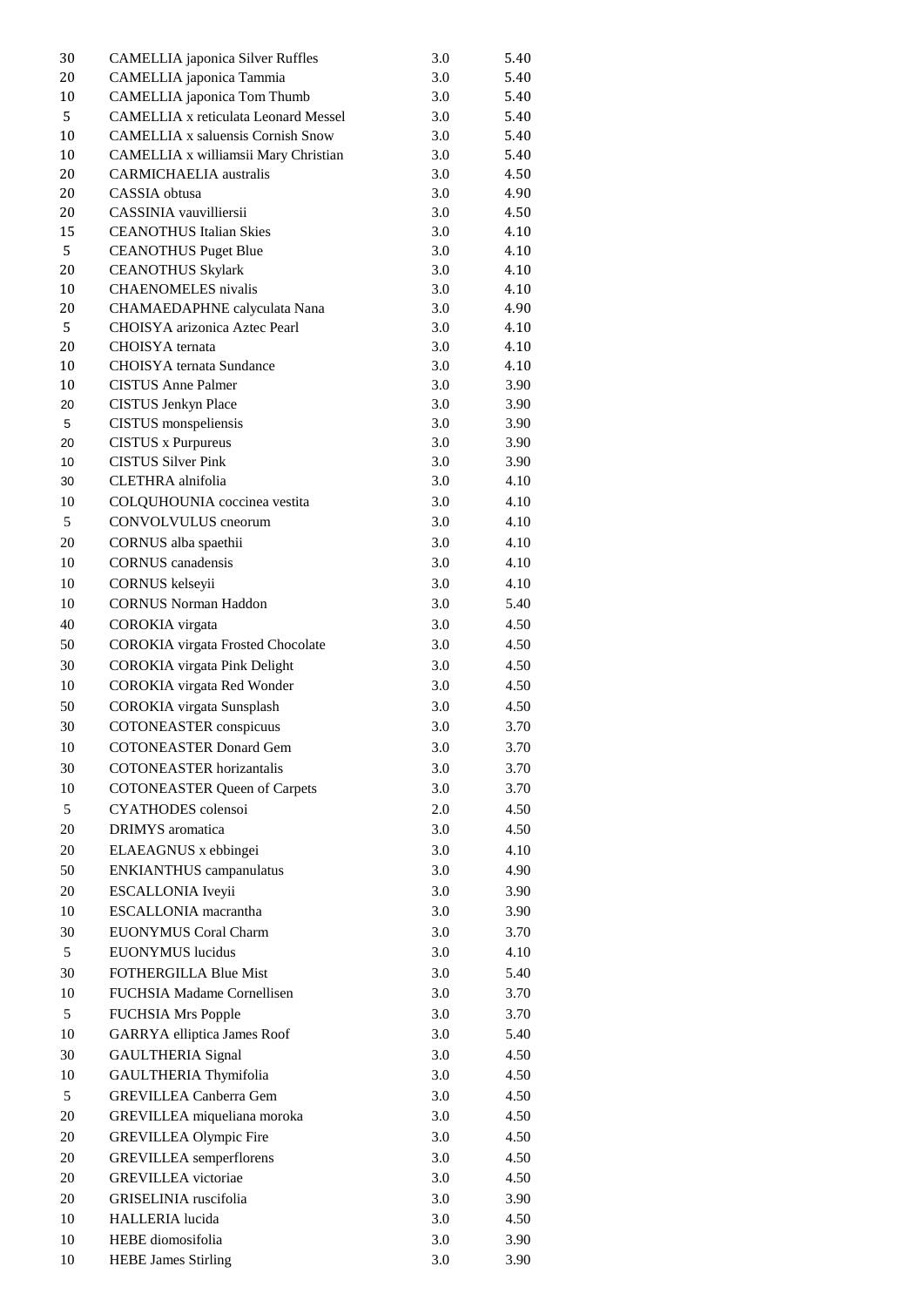| 30 | <b>HEBE</b> raikaiensis                   | 3.0 | 3.90 |
|----|-------------------------------------------|-----|------|
| 20 | <b>HEBE Wiri Image</b>                    | 3.0 | 3.90 |
| 5  | <b>HIPPOCREPIS</b> emerus                 | 3.0 | 4.10 |
| 5  | <b>HOHERIA Stardust</b>                   | 3.0 | 5.40 |
| 30 | <b>HYDRANGEA Annabelle</b>                | 3.0 | 4.10 |
| 5  | HYDRANGEA aspera Sargentiana              | 3.0 | 4.10 |
| 10 | HYDRANGEA heteromalla Bretschneideri      | 3.0 | 4.10 |
| 5  | <b>ILEX Blue Angel</b>                    | 3.0 | 4.50 |
| 10 | <b>ILEX</b> crenata Mariesii              | 3.0 | 4.50 |
| 5  | <b>ILEX Madame Briot</b>                  | 3.0 | 4.50 |
| 20 | KALMIA angustifolia Rubra                 | 3.0 | 4.90 |
| 20 | <b>ITEA Henry's Garnet</b>                | 3.0 | 4.50 |
| 10 | <b>LAGERSTROEMIA Rosea</b>                | 3.0 | 5.40 |
| 10 | LAVANDULA angustifolia Edelweiss          | 3.0 | 3.70 |
| 30 | <b>LAVANDULA Grappenhall</b>              | 3.0 | 3.70 |
| 10 | <b>LAVANDULA Munstead</b>                 | 3.0 | 3.70 |
| 5  | LAVANDULA angustifolia Twickel Purple     | 3.0 | 3.70 |
| 10 | <b>LAVATERA Bredon Springs</b>            | 3.0 | 3.90 |
| 5  | LEPTOSPERMUM Nanum Kiwi                   | 3.0 | 4.50 |
| 30 | <b>LEUCOTHOE Rainbow</b>                  | 3.0 | 4.50 |
|    |                                           |     |      |
| 30 | LEUCOTHOE scarletta                       | 3.0 | 4.50 |
| 50 | <b>LITHODORA Heavenly Blue</b>            | 3.0 | 3.90 |
| 5  | <b>LONICERA Baggesons Gold</b>            | 3.0 | 4.10 |
| 5  | LONICERA capillaris                       | 3.0 | 4.10 |
| 10 | LONICERA fragrantissima                   | 3.0 | 4.10 |
| 30 | <b>LONICERA</b> nitida Silver Beauty      | 3.0 | 4.10 |
| 20 | <b>LOPHOMYRTUS Pixie</b>                  | 3.0 | 4.10 |
| 5  | <b>LOPHOMYRTUS Red Chief</b>              | 3.0 | 4.10 |
| 10 | <b>LOROPETALUM Tang Dynasty</b>           | 3.0 | 4.90 |
| 5  | <b>LOTUS</b> hirsutus                     | 3.0 | 3.90 |
| 5  | MAGNOLIA grandiflora Little Gem           | 3.0 | 5.40 |
| 10 | MELALEUCA squarrosa                       | 3.0 | 4.90 |
| 20 | <b>MYRTUS Glanleam Gold</b>               | 3.0 | 4.10 |
| 20 | <b>NANDINA Firepower</b>                  | 3.0 | 4.90 |
| 10 | <b>OLEARIA</b> capillaris                 | 3.0 | 3.90 |
| 5  | OLEARIA haastii                           | 3.0 | 3.90 |
| 10 | <b>OLEARIA</b> macrodonta                 | 3.0 | 3.90 |
| 5  | <b>OLEARIA</b> macrodonta Minor           | 3.0 | 3.90 |
| 20 | OLEARIA paniculata                        | 3.0 | 3.90 |
| 30 | <b>OLEARIA</b> solandrii                  | 3.0 | 3.90 |
| 10 | <b>OLEARIA</b> stellulata                 | 3.0 | 3.90 |
| 20 | <b>OLEARIA</b> traversii                  | 3.0 | 3.90 |
| 10 | <b>OLEARIA</b> traversii Compactum        | 3.0 | 3.90 |
| 40 | <b>OLEARIA</b> traversii Tweedledum       | 3.0 | 3.90 |
| 30 | <b>OLEARIA</b> virgata                    | 3.0 | 3.90 |
| 20 | <b>OLEARIA</b> virgata Ventnor            | 3.0 | 3.90 |
| 10 | <b>OLEARIA</b> waikariensis               | 3.0 | 3.90 |
| 5  | <b>OSMANTHUS</b> decorus                  | 3.0 | 4.10 |
| 10 | <b>OSMANTHUS</b> fortunei                 | 3.0 | 4.10 |
| 10 | <b>OSMANTHUS</b> heterophyllus Variegatus | 3.0 | 4.10 |
| 30 | OZOTHAMNUS hookeri                        | 3.0 | 4.10 |
| 70 | PACHYSANDRA terminalis                    | 3.0 | 3.70 |
|    |                                           |     |      |
| 20 | PACHYSANDRA terminalis Variegata          | 3.0 | 3.70 |
| 5  | PERSICARIA vacciniifolia                  | 3.0 | 3.90 |
| 20 | PEROVSKIA Little Spire                    | 3.0 | 3.90 |
| 10 | PEROVSKIA Blue Spire                      | 3.0 | 3.90 |
| 10 | PHILADELPHUS Virginal                     | 3.0 | 4.10 |
| 10 | <b>PHOTINIA Little Red Robin</b>          | 3.0 | 4.10 |
| 20 | PHOTINIA Red Start                        | 3.0 | 4.10 |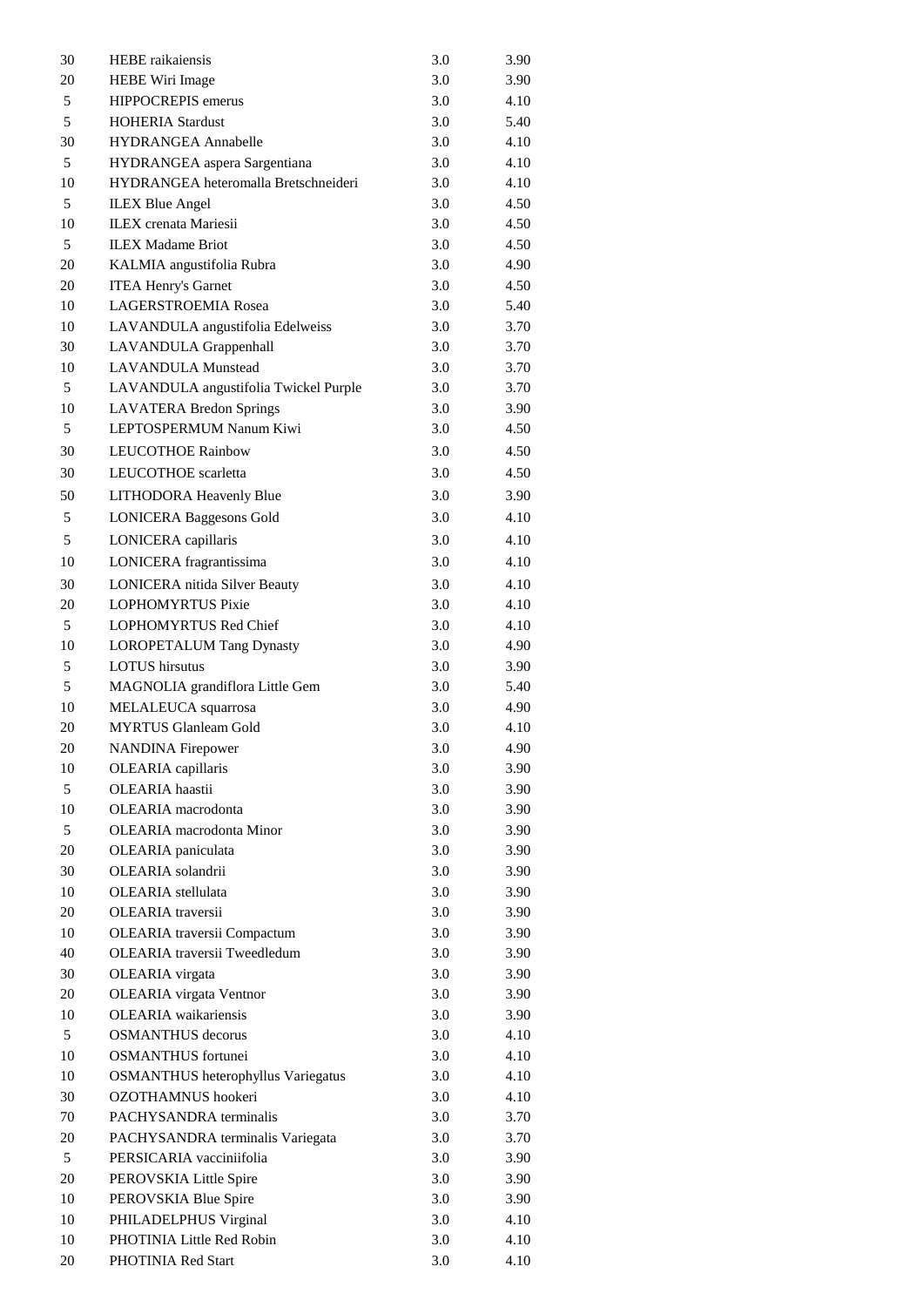| 20       | <b>PIERIS</b> Forest Flame                                                                | 3.0        | 4.50         |
|----------|-------------------------------------------------------------------------------------------|------------|--------------|
| 10       | <b>PIERIS Little Heath</b>                                                                | 3.0        | 4.50         |
| 40       | <b>PIERIS Little Heath Green</b>                                                          | 3.0        | 4.50         |
| 10       | <b>PIERIS Valley Valentine</b>                                                            | 3.0        | 4.50         |
| 10       | PITTOSPORUM tenuifolium                                                                   | 3.0        | 4.50         |
| 10       | <b>PITTOSPORUM</b> tenuifolium Croxton                                                    | 3.0        | 4.50         |
| 5        | PITTOSPORUM tenuifolium Elizabeth                                                         | 3.0        | 4.50         |
| 20       | PITTOSPORUM tenuifolium Garnetti                                                          | 3.0        | 4.50         |
| 10       | PITTOSPORUM tenuifolium Wendle Channon                                                    | 3.0        | 4.50         |
| 30       | <b>POPULUS</b> candicans Aurora                                                           | 3.0        | 4.10         |
| 5        | <b>PROSTANTHERA</b> cuneata                                                               | 3.0        | 4.10         |
| 60       | <b>PRUNUS</b> laurocerasus                                                                | 3.0        | 3.90         |
| 5        | PYRACANTHA Harlequin                                                                      | 3.0        | 4.10         |
| 20       | <b>PYRACANTHA Mohave Silver</b>                                                           | 3.0        | 4.10         |
| 30       | <b>PYRACANTHA Orange Glow</b>                                                             | 3.0        | 4.10         |
| 20       | QUILLAJA saponaria                                                                        | 3.0        | 4.90         |
| 5        | RHAPHIOLEPSIS delacourii                                                                  | 3.0        | 4.50         |
| 20       | RHAPHIOLEPSIS umbellata                                                                   | 3.0        | 4.50         |
| 10       | RHODODENDRON augustinii                                                                   | 3.0        | 5.40         |
| 5        | RHODODENDRON fastigiatum                                                                  | 3.0        | 5.40         |
| 30       | RHODODENDRON impeditum                                                                    | 3.0        | 5.40         |
| 5        | <b>RHODODENDRON</b> lutescens                                                             | 3.0        | 5.40         |
| 10       | <b>RHODODENDRON Phalarope</b>                                                             | 3.0        | 5.40         |
| 10       | <b>RHODODENDRON</b> radicans                                                              | 3.0        | 5.40         |
| 20       | <b>RHODODENDRON Yellow Hammer</b>                                                         | 3.0        | 5.40         |
| 20       | <b>ROSMARINUS</b> officinalis Benenden Blue                                               | 3.0        |              |
|          |                                                                                           |            | 3.90         |
| 10<br>20 | <b>ROSMARINUS</b> officinalis McConnel's Blue<br><b>ROSMARINUS</b> officinalis Prostratus | 3.0<br>3.0 | 3.90<br>3.90 |
| 10       | <b>ROSMARINUS</b> officinalis Roseus                                                      | 3.0        |              |
|          |                                                                                           |            | 3.90         |
| 10<br>10 | <b>RUBUS Betty Ashburner</b>                                                              | 3.0<br>3.0 | 4.10<br>4.10 |
| 10       | <b>RUBUS</b> calophyllus<br><b>RUBUS</b> formosensis BSWJ 1798                            | 3.0        | 4.10         |
| 10       |                                                                                           | 3.0        | 4.10         |
| 20       | RUBUS henryi<br><b>RUBUS</b> squarrosus                                                   | 3.0        | 4.10         |
| 10       | <b>SALIX</b> magnifica                                                                    | 3.0        | 4.10         |
| 20       | SANTOLINA chamaecyparissus Nana                                                           | 3.0        | 3.90         |
| 20       | <b>SANTOLINA Lambrook Silver</b>                                                          | 3.0        | 3.90         |
| 50       | <b>SANTOLINA Virens</b>                                                                   | 3.0        | 3.90         |
|          |                                                                                           |            |              |
| 20       | SARCOCCOCA confusa                                                                        | 3.0        | 4.10         |
| 30       | SARCOCCOCA ruscifolia                                                                     | 3.0        | 4.10         |
| 5        | <b>SARCOCCOCA Winter Gem</b>                                                              | 3.0        | 4.10         |
| 10       | <b>SKIMMIA Kew White</b>                                                                  | 3.0        | 4.10         |
| 40       | SPARTIUM junceum                                                                          | 3.0        | 3.90         |
| 5        | <b>SPIRAEA Anthony Waterer</b>                                                            | 3.0        | 3.90         |
| 10       | SPIRAEA japonica Crispa                                                                   | 3.0        | 3.90         |
| 5        | <b>SPIRAEA Golden Princess</b>                                                            | 3.0        | 3.90         |
| 5        | <b>SPIRAEA Little Princess</b>                                                            | 3.0        | 3.90         |
| 5        | SPIRAEA x vanhouttei                                                                      | 3.0        | 3.90         |
| 20       | <b>SYRINGA</b> josiflexa Bellicent                                                        | 3.0        | 4.50         |
| 10       | <b>TEUCRIUM</b> chamaedrys                                                                | 3.0        | 4.10         |
| 20       | <b>ULEX</b> europaeus Flore Pleno                                                         | 3.0        | 3.90         |
| 20       | <b>VESTIA</b> foetida                                                                     | 3.0        | 4.50         |
| 5        | <b>VIBURNUM x bodnantense Deben</b>                                                       | 3.0        | 4.50         |
| 10       | VIBURNUM cinnamomifolia                                                                   | 3.0        | 4.50         |
| 5        | <b>VIBURNUM</b> hoanglienense BSWJ 8281                                                   | 3.0        | 4.50         |
| 5        | <b>VIBURNUM</b> opulus Xanthocarpum                                                       | 3.0        | 4.50         |
| 10       | <b>VIBURNUM</b> plicatum Grandiflorum                                                     | 3.0        | 4.50         |
| 20       | <b>VIBURNUM</b> plicatum Pink Beauty                                                      | 3.0        | 4.50         |
| 5        | <b>VIBURNUM</b> sambucinum                                                                | 3.0        | 4.50         |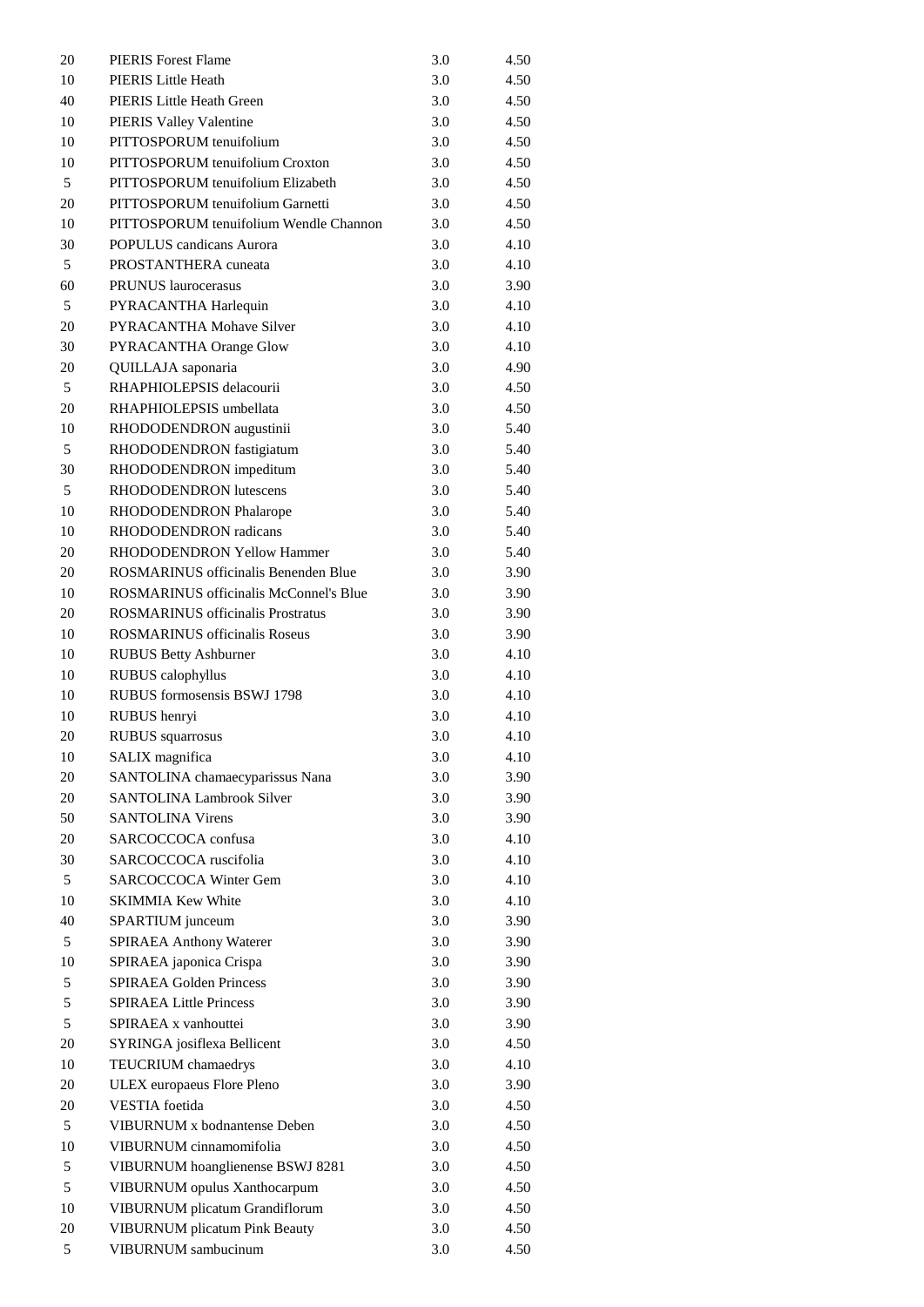| 20        | <b>VIBURNUM</b> tinus Eve Price | 3.0 | 4.50 |
|-----------|---------------------------------|-----|------|
| 30        | VINCA major difformis           | 2.0 | 2.90 |
| 20        | <b>VINCA</b> minor Aurea        | 2.0 | 2.90 |
| 20        | <b>VINCA</b> minor Variegata    | 2.0 | 2.90 |
| 5         | WESTRINGIA Wynyabbie Gem        | 3.0 | 4.10 |
| <b>20</b> | ZANTHOXYLUM piperitum           | 3.0 | 4.90 |

### **CLIMBERS**

| 5  | <b>ACTINIDIA</b> kolomikta                | 3.0 | 4.10 |
|----|-------------------------------------------|-----|------|
| 10 | <b>CAMPSIS</b> x tagliabuana Madame Galen | 3.0 | 4.10 |
| 5  | <b>CLEMATIS</b> montana Alba              | 3.0 | 4.10 |
| 10 | <b>HEDERA Sulphur Heart</b>               | 3.0 | 4.10 |
| 5  | <b>HYDRANGEA</b> petiolaris               | 3.0 | 4.10 |
| 30 | <b>JASMINIUM</b> beesianum                | 3.0 | 4.10 |
| 10 | <b>JASMINIUM</b> nudiflorum               | 3.0 | 4.10 |
| 10 | PASSIFLORA caerulea                       | 3.0 | 4.10 |
| 5  | PASSIFLORA Lavender Lady                  | 3.0 | 4.10 |
| 20 | <b>SOLANUM</b> dulcamara Variegatum       | 3.0 | 4.10 |
| 10 | <b>SOLANUM</b> jasminoides Album          | 3.0 | 4.10 |

## HERBACEOUS PERENNIALS

| 5  | <b>ACANTHUS</b> spinosus                   | 3.0 | 3.50 |
|----|--------------------------------------------|-----|------|
| 40 | <b>ACHILLEA Cerise Queen</b>               | 3.0 | 3.30 |
| 5  | <b>ACONITUM</b> napellus                   | 3.0 | 3.30 |
| 50 | <b>AGAPANTHUS Hardy Headbourne Hybrids</b> | 3.0 | 3.70 |
| 10 | <b>ANTHEMIS Wargrave</b>                   | 3.0 | 3.30 |
| 5  | <b>ARUM</b> italicum Marmoratum            | 3.0 | 3.30 |
| 40 | <b>ASTER</b> divaricartus                  | 3.0 | 3.30 |
| 30 | <b>ASTER</b> ericoides Pink Cloud          | 3.0 | 3.30 |
| 20 | <b>ASTER Harrington's Pink</b>             | 3.0 | 3.30 |
| 30 | <b>ASTER Little Boy Blue</b>               | 3.0 | 3.30 |
| 5  | <b>ASTILBE Montgomery</b>                  | 3.0 | 3.30 |
| 10 | <b>CAUTLEYA</b> spicata Robusta            | 3.0 | 3.30 |
| 20 | <b>CRINUM</b> powellii                     | 3.0 | 3.30 |
| 10 | <b>CROCOSMIA Emily Mckenzie</b>            | 3.0 | 3.30 |
| 10 | <b>CROCOSMIA Golden Ballerina</b>          | 3.0 | 3.30 |
| 30 | <b>CROCOSMIA Hellfire</b>                  | 3.0 | 3.30 |
| 10 | <b>CROCOSMIA Lucifer</b>                   | 3.0 | 3.30 |
| 20 | <b>CROCOSMIA Solfaterre</b>                | 3.0 | 3.30 |
| 20 | <b>DAHLIA Cornish Ruby</b>                 | 3.0 | 3.30 |
| 5  | <b>EPIMEDIUM</b> acuminata                 | 3.0 | 3.30 |
| 5  | <b>EPIMEDIUM</b> akebono                   | 3.0 | 3.30 |
| 5  | EPIMEDIUM diphyllum                        | 3.0 | 3.30 |
| 10 | <b>EPIMEDIUM Lilac Seedling</b>            | 3.0 | 3.30 |
| 10 | <b>EPIMEDIUM</b> perraldianum              | 3.0 | 3.30 |
| 10 | <b>EPIMEDIUM Roseum</b>                    | 3.0 | 3.30 |
| 10 | <b>EPIMEDIUM White Queen</b>               | 3.0 | 3.30 |
| 30 | <b>GAURA</b> Rosy Jane                     | 3.0 | 3.30 |
| 20 | GAURA lindheimeri Siskiyou Pink            | 3.0 | 3.30 |
| 10 | <b>GERANIUM Mrs Kendall Clark</b>          | 2.0 | 2.90 |
| 10 | <b>GERANIUM</b> pratense Plenum Album      | 3.0 | 3.30 |
| 20 | GEUM x borisii                             | 3.0 | 3.30 |
| 10 | <b>GEUM Georgenburg</b>                    | 3.0 | 3.30 |
| 10 | <b>GEUM Lionel Cox</b>                     | 3.0 | 3.30 |
| 40 | <b>HELENIUM Kanaria</b>                    | 3.0 | 3.30 |
| 10 | <b>HELENIUM Sahin's Early</b>              | 3.0 | 3.30 |
| 5  | <b>HEMEROCALLIS Corky</b>                  | 3.0 | 3.30 |